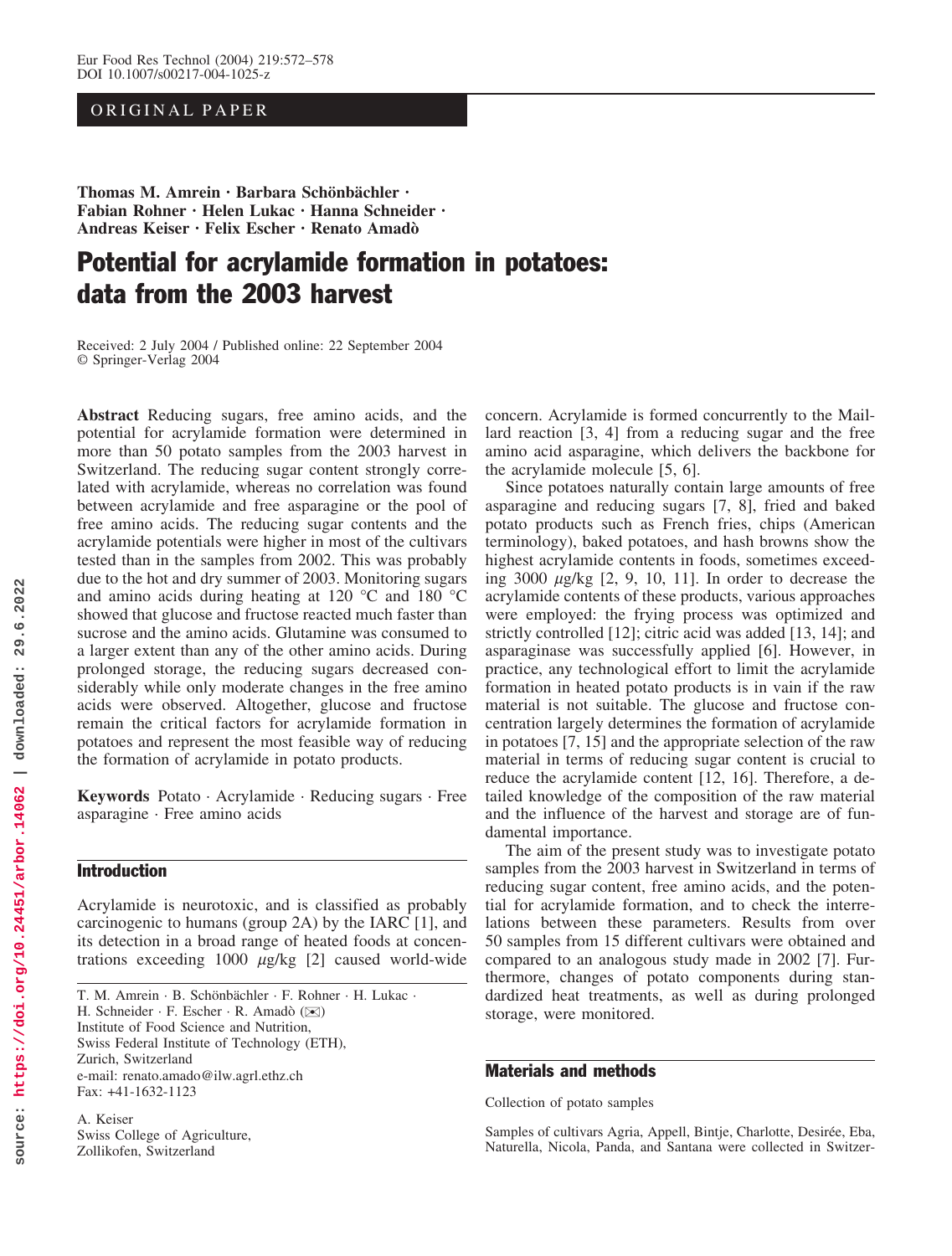land by the Swiss College of Agriculture (Zollikofen, Switzerland), from August to September 2003, according to a well-defined sampling plan: 55 tubers from 55 plants were taken from each field, giving a total of about 5 kg per sample. The potatoes were part of a three year on-farm experiment employing different farming systems (organic, integrated, conventional), focusing on quality aspects and monitoring all relevant data concerning crop rotation, cultivation technique, site parameters, and tuber quality.

Samples of the cultivars Erntestolz, Hermes, Lady Claire, Markies, and Panda were obtained from Zweifel Pomy-Chips AG (Spreitenbach, Switzerland). In addition, some samples were purchased at local supermarkets (cultivars Agata, Appell, Bintje, Stella, Nicola, and Urgenta). All samples were stored at  $9^{\circ}$ C and 95–98% relative humidity from harvest until analysis (November and December 2003).

#### Sample preparation

At least 15 tubers of a given sample were washed, and after the water was dripped off, cut lengthwise. One half of each tuber was grated. The grated material was thoroughly mixed and used for all analyses. For the determination of sugars and free amino acids, 50.00 g of grated potato were homogenized (Polytron, Kinematica, Lucerne, Switzerland) with 100.00 g of deionized water.

#### Analysis of acrylamide

The potential for acrylamide formation was determined according to Biedermann et al [9]: 20 g of grated potato was spread on a grid and heated in a GC oven at 120  $^{\circ}$ C for 40 minutes. After measuring the residual weight (the dry matter), water (to a total weight of 20 g) and 500  $\mu$ g/kg of internal standards were added. The internal standards were  $^{13}C_3$ -acrylamide (CIL, Andover, Massachusetts, USA) and methacrylamide (Fluka, Buchs, Switzerland), both dissolved in methanol (Fluka). Acrylamide was determined with a GC-MS method as described in [17]. GC-MS involved an 8000 series gas chromatograph with on-column injector (Fisons Instruments, Milan, Italy) coupled with a SSQ 710 quadrupole mass spectrometer (Finnigan Mat., San Jose, USA). The precolumn (TSP deactivated, i.d. 0.53 mm) and the separation column (BGB Wax, 12 m, i.d. 0.25 mm) were both from BGB Analytik (Böckten, Switzerland). GC and MS conditions were as described in [17]. Results were calculated as the potential of acrylamide formation referring to fresh weight.

#### Measurement of free amino acids

7.5 g of the potato slurry was weighed (under stirring) into a 100 mL flask, and then 1 mL of internal standard solution (DLnorleucine, 500 mg in 100 mL bi-distilled water, Fluka) and about 50 mL of 0.1 M HCl (Fluka) were added. 5 mL of Carrez I (150 g of  $K_4[Fe(CN)_6]$ <sup>3</sup>H<sub>2</sub>O per liter, Fluka) and Carrez II (300 g of  $ZnSO<sub>4</sub>·7H<sub>2</sub>O$  per liter, Fluka) solutions were added and the mixture was vigorously shaken. Foam was broken with 50  $\mu$ L of 1-octanol (Fluka) and the volume was adjusted to 100 mL with 0.1 M HCl (Fluka). After filtration (Schleicher & Schuell, Dassel, Germany), the samples were diluted 1+4 with 0.16 M lithium citrate buffer (pH 2.2, PVP Physiological; Laborservice Onken, Gründau, Germany) and thoroughly mixed. Diluted samples were filtered through a 0.45  $\mu$ m HPLC membrane filter (Titan; Infochroma, Zug, Switzerland) and subjected to analysis by cation-exchange chromatography followed by post-column derivatization with ninhydrin (Biochrom 30, Biochrom, Cambridge, UK), using the physiological system (Biochrom) as described by the producer. The injection volume was 50  $\mu$ L and quantification was achieved by comparing with both an external standard and the internal standard.

Determination of sugars

54 g of the potato slurry was weighed (under stirring) into a 250 mL flask and about 150 mL of de-ionized water was added. After Carrez clarification (5 mL of each Carrez I and II solution), the foam was broken with a few drops of 1-octanol (Fluka), the pH was adjusted to 7 with a few drops of KOH solution (4 mol/L, Fluka) and the volume was adjusted to 250 mL with deionized water. After filtration (Schleicher  $\&$  Schuell), the fructose, glucose, and sucrose were determined enzymatically using the kit from Scil Diagnostics (Martinsried, Germany).

Statistical analysis

Statistical analysis was carried out using Microsoft Excel 2002 and NCSS 2001 Number Cruncher statistical systems (Kaysville, Utah, USA).

# Results and discussion

Tuber composition and acrylamide formation

Besides the known acrylamide precursors (glucose, fructose, and free asparagine), the whole pool of free amino acids was determined in all potato samples (Table 1). Repeated analysis of the same potato sample (cultivar Charlotte,  $n=4$ ) gave a mean acrylamide potential of  $327 \mu$ g/kg with a relative standard deviation of 3.5%, highlighting the good repeatability of this procedure and confirming that the variation from the procedure is much smaller than the variation between different potato samples.

The values for free amino acids in Table 1 were calculated by comparison with the external standard. Values obtained from the internal standard were similar: for asparagine, the values determined with the internal standard were 7% higher than those from the external standard, which was due to a slightly smaller recovery of the internal standard norleucine compared to asparagine. This effect was also seen for other free amino acids but less pronounced. The values in Table 1 are within the range reported in other studies [7, 8, 18, 19, 20, 21]. The potentials for acrylamide formation and the reducing sugar contents varied much more widely than the free amino acids. Sugar contents are more influenced by cultivar, climate, and storage conditions, and so vary more than the free amino acids; this has also been observed in other studies [7, 8, 15]. Asparagine, glutamine, aspartic acid, and glutamic acid were the main free amino acids and comprised, on average, 77% of the free amino acid pool, with the largest contribution coming from asparagine (39– 64%). In addition, the following free amino acids were detected: alanine, valine, isoleucine, leucine, tyrosine, phenylalanine,  $\gamma$ -amino butyric acid, histidine, and arginine.

Statistical analysis revealed that the only significant difference occurred between the acrylamide potentials of cultivar Eba and Panda. However, Nicola clearly had a higher potential than Panda, but due to the small number of samples  $(n=3$  for Nicola) it was not detected as being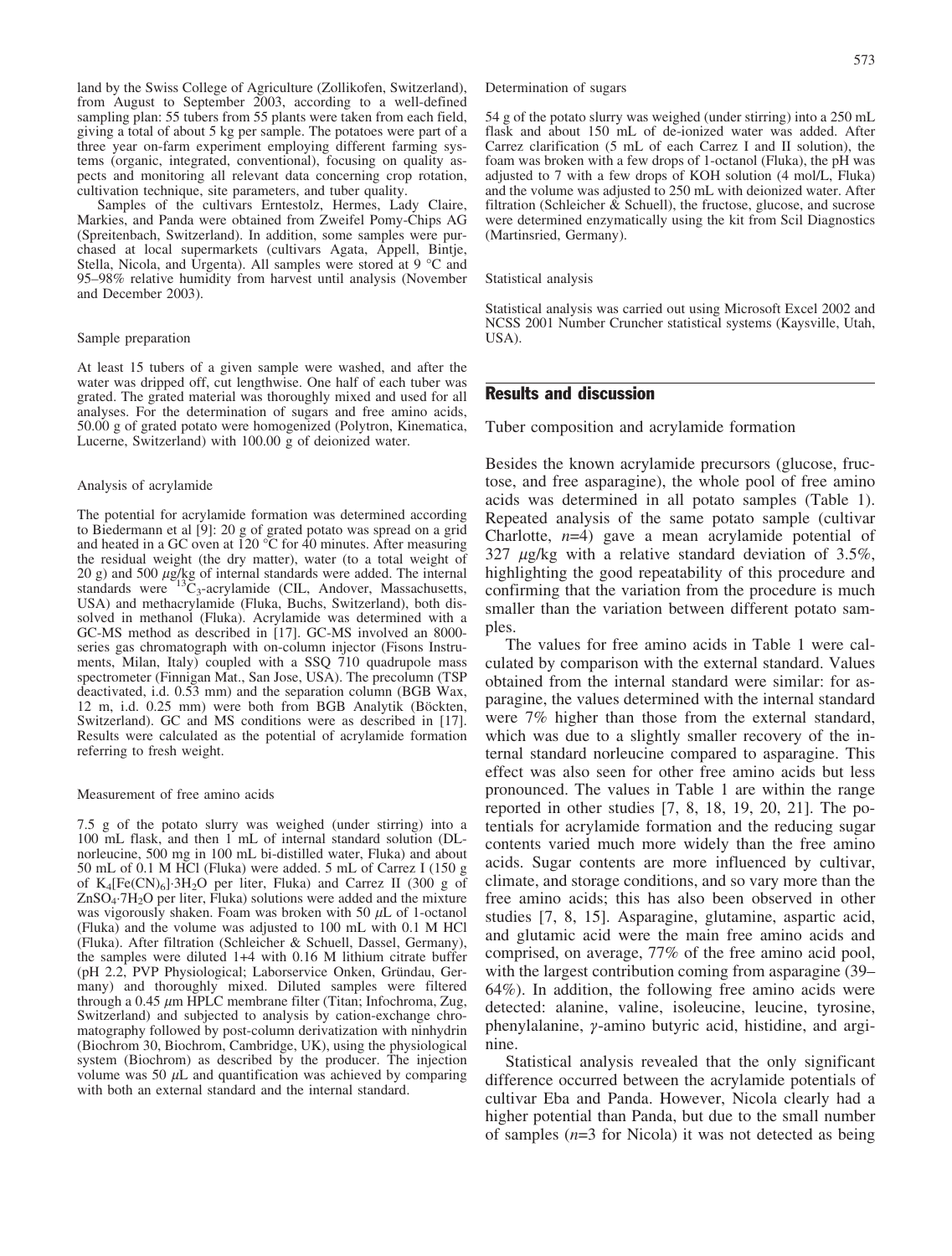574

Table 1 Potentials for acrylamide formation, reducing sugars, and free amino acids in the potato samples analysed

| Cultivar      | $\boldsymbol{n}$ | $AA^a$<br>$[\mu g/kg]$ | $Glc + Frub$<br>[mg/kg] | $\operatorname{Asn}^c$<br>[mg/kg] | Gln <sup>d</sup><br>[mg/kg] | Glu <sup>e</sup><br>[mg/kg] | Asp <sup>t</sup><br>[mg/kg] | Total free amino<br>acids [mg/kg] |
|---------------|------------------|------------------------|-------------------------|-----------------------------------|-----------------------------|-----------------------------|-----------------------------|-----------------------------------|
| Agria         |                  | 703 (79%)              | 1020(73%)               | 2959 (13%)                        | 892 (16%)                   | 435 (65%)                   | 427 (27%)                   | 5946 (15%)                        |
| Appell        |                  | 1602                   | 2574                    | 3390                              | 1588                        | 296                         | 253                         | 7338                              |
| Bintje        |                  | 930 (45%)              | 1676(55%)               | 3200 (12%)                        | 1080 (18%)                  | 559 (23%)                   | 473 (16%)                   | 7152 (15%)                        |
| Charlotte     |                  | 579 (108%)             | 877 (96%)               | 3640 (8%)                         | 1541 (16%)                  | 492 (29%)                   | 467 (17%)                   | 8003 (8%)                         |
| Desirée       |                  | 1239                   | 1872                    | 3568                              | 1024                        | 377                         | 437                         | 7233                              |
| Eba           | 6                | 1553 (96%)             | 2802 (67%)              | 2543 (12%)                        | $1216(16\%)$                | 407 (33%)                   | 318 (13%)                   | 5840 (11\%)                       |
| Erntestolz    | 2                | 194 (76%)              | 232 (70%)               | 3538 (15%)                        | $927(0.2\%)$                | 514 (4%)                    | 453 (13%)                   | 6661 (16%)                        |
| <b>Hermes</b> |                  | 791 (85%)              | 904(45%)                | 4438 (45%)                        | 960 (34%)                   | $231(101\%)$                | 446 (2\%)                   | 7417 (33%)                        |
| Lady Claire   | 2                | 105(7%)                | 157 (25%)               | $3165(0.4\%)$                     | 1484 $(4%)$                 | 479 (6%)                    | 510 (7%)                    | 6815 (1\%)                        |
| Markies       |                  | 494 (84%)              | 552 (34%)               | 4392 (27%)                        | 1579 (24%)                  | 458 (4%)                    | 407 (12%)                   | 8337 (22%)                        |
| Naturella     |                  | 3823                   | 6734                    | 3494                              | 1184                        | 389                         | 319                         | 6778                              |
| Nicola        |                  | 1518(3%)               | 2587 (41\%)             | 3444 (25%)                        | 1141 $(46\%)$               | 411 $(24%)$                 | 399 (25%)                   | 7160 (18%)                        |
| Panda         |                  | $209(111\%)$           | 351 (98%)               | 2727 (22%)                        | 799 (27%)                   | 555 (18%)                   | 538 (26%)                   | 5995 (22%)                        |
| Santana       |                  | 386                    | 1215                    | 2518                              | 1078                        | 354                         | 291                         | 6171                              |

<sup>a</sup> acrylamide,  $\frac{b}{c}$  glucose + fructose,  $\frac{c}{c}$  asparagine,  $\frac{d}{c}$  glutamine,  $\frac{e}{c}$  glutamic acid, f aspartic acid; mean values are used in the table; relative standard deviation in brackets; samples obtained from supermarkets are not included

significantly different. A similar situation occurred for glucose and fructose. The only statistically significant difference in the free asparagine content was found between cultivars Charlotte and Eba. More significant differences were found for aspartic acid content: Eba contained least and was different from Charlotte, Bintje, and Panda (which was different from Eba and Agria). The pool of free amino acids was highest in cultivar Charlotte and significantly different from Eba and Agria. In 2003, many samples showed a "germination/shooting" which was probably due to the hot and dry summer. This phenomenon was strongest for Eba (significantly different from Panda, Nicola, Charlotte, and Agria), followed by Bintje (significantly different from Panda, Charlotte, and Agria) and Agria (significantly different from Bintje and Eba). This is probably a major cause of the elevated sugar contents in these three cultivars compared to the 2002 harvest [7, 22]. Cultivars used for the production of potato chips (particularly Lady Claire and Panda) were generally low in reducing sugars, but the low number of samples for these cultivars allowed no statistical distinction from other cultivars. However, it is well known that such cultivars are bred and selected for low sugar content.

Samples obtained from supermarkets generally contained more reducing sugars: the mean content was 6097 mg/kg  $(n=6)$  with a maximum of 8542 mg/kg (cultivar Nicola). A sample of cultivar Bintje contained 6585 mg/kg of reducing sugars, which is far above the mean in Table 1. Free asparagine ranged from 2103 to 4470 mg/kg (mean 3174 mg/kg) which is within the range of the samples in Table 1. These results indicate that probably all the samples from the supermarkets had been stored at low temperatures, which led to the wellknown phenomenon of "cold temperature sweetening" [21]. The effect of the elevated sugar contents on the potential for acrylamide formation was drastic: the potentials ranged from 1494 to 5585  $\mu$ g/kg with a mean of  $3737 \mu g/kg$ , which is high compared to the values shown in Table 1. Therefore, commercial storage of the potatoes



Fig. 1 Correlation between the acrylamide formation potential and the reducing sugar concentration

from the 2004 harvest must be adapted in order to limit the release of reducing sugars during storage.

All measured components were checked for correlations to the acrylamide potential (data from Table 1 only). Figure 1 shows the strong correlation between reducing sugars and the acrylamide potential. Glucose and fructose content obviously determines the acrylamide formation in potatoes, which has also been shown in other studies [7, 15, 16, 23].

The following components also correlated strongly with the potential of acrylamide formation: fructose  $(R^2=0.9404)$ , glucose  $(R^2=0.9245)$ , and the formula  $(0.5\times$ glucose+fructose) $x$ asparagine ( $R^2$ =0.9211). The contents of free asparagine  $(R^2=0.0085)$ , free glutamine  $(R^2=$ 0.0043), free glutamic acid  $(R^2=0.0800)$ , free aspartic acid ( $R^2$ =0.1792), total free amino acids ( $R^2$ =0.0057), the contributions of each of these free amino acids to the pool of free amino acids  $(R^2<0.083)$ , the concentration of any minor free amino acid  $(R^2<0.14)$ , and the dry matter  $(R^2=0.1195)$  all did not correlate with acrylamide formation. Glucose strongly correlated with fructose  $(R^2=0.9523)$ , as observed in other studies [7, 8, 15].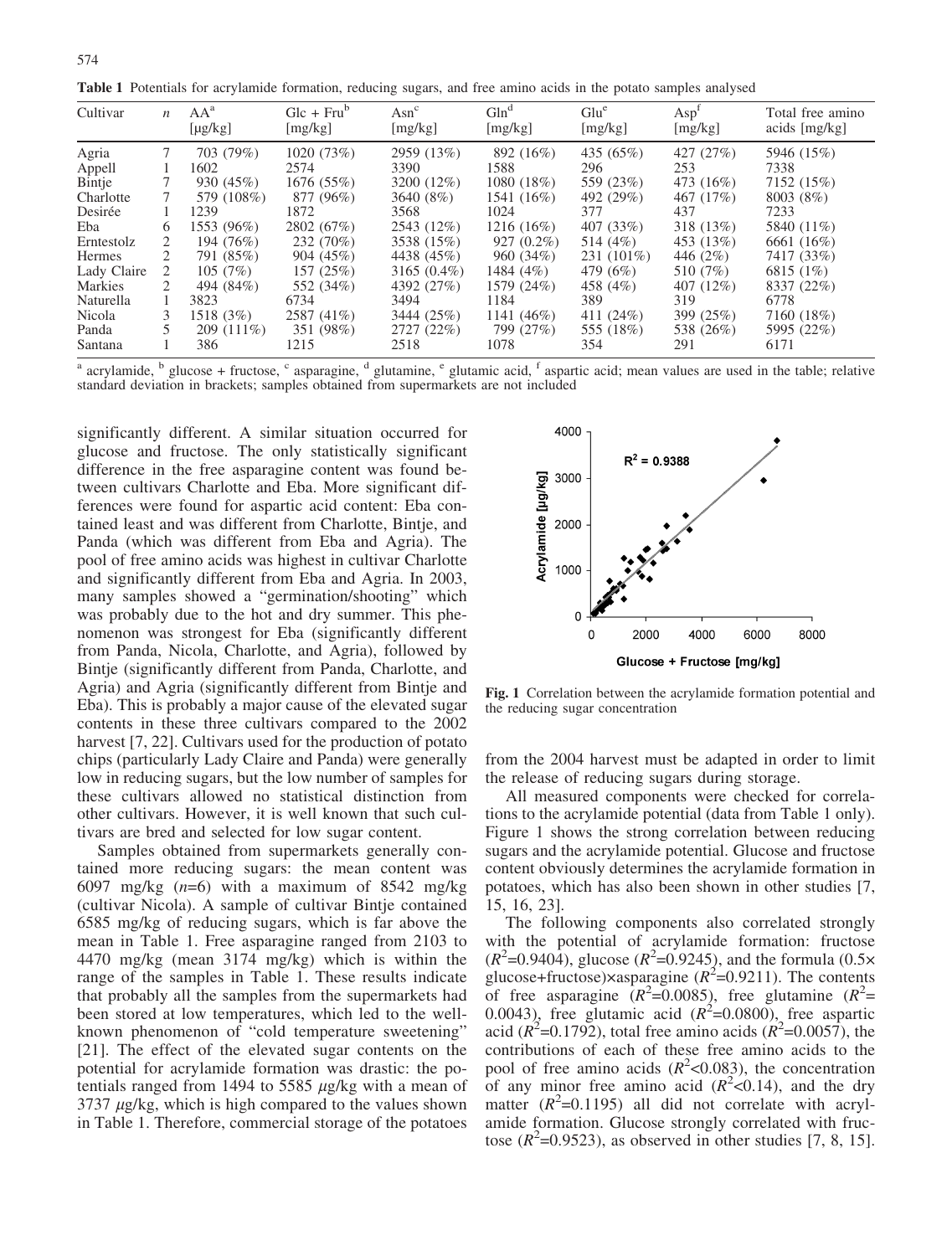

Fig. 2 Concentrations of reducing sugars in different potato cultivars from the 2002 and 2003 harvests (error bars are ±standard deviation; *n* for 2003 see Table 1; *n* for 2002: Agria:  $n=22$ , Bintje:  $n=12$ , Charlotte:  $n=8$ , Eba:  $n=8$ , Nicola:  $n=3$ , Panda:  $n=4$ )

Overall, these results show that the reducing sugar content determines acrylamide formation. There is no general correlation between acrylamide and any of the free amino acids, which fully confirms the results from the study of the 2002 harvest [7]. Combination of the data from 2002 and 2003 showed no correlation between Nfertilisation and acrylamide potential  $(R^2=0.038)$ , free asparagine, glucose, or fructose, results that were also found for the 2003 data alone. In fact, cultivar and climate have been shown to be much more important to reducing sugar concentration than any kind of fertilization [24]. Asparagine is much more abundant than glucose and fructose (Table 1), reacts much more slowly than these sugars (see the results below), and is therefore not limiting—in fact the correlation between reducing sugars and the acrylamide potential turned out to be stronger if free asparagine was not taken into account. Data from French fries [15] showed no correlation between the acrylamide content and the concentration of free asparagine in the raw potatoes  $(R^2=0.0001)$ , whereas acrylamide correlated with reducing sugars ( $R^2$ =0.8182), which corroborates our findings.

### Comparison of the 2002 and 2003 harvests

Data obtained from the harvest of 2003 were compared with those from the harvest of 2002 [7], and the reducing sugar contents of the most important cultivars from both years are shown in Fig. 2. In Switzerland, as on the European continent in general [25], the summer of 2003 was extraordinary hot: the mean temperature of the summer months was over five standard deviations higher than the average of the period 1864–2000, and so it was the hottest summer in the past 500 years [26]. The mean temperature in the daytime for August 2003 was  $5^{\circ}$ C higher than that for August 2002, and similar differences were recorded for other summer months in Switzerland [27, 28]. Potatoes from 2003 showed strongly elevated sugar contents,

and the differences between the cultivars were less distinct than in 2002. Charlotte showed a lower sugar content in 2003 because the Charlotte samples in 2002 were stored at a lower temperature [7]. The differences for cultivar Nicola probably just reflect normal variations. The strongest increases in reducing sugars were found in cultivars Eba (+165%), Bintje (+146%), and Agria (+113%), and all of these were significant. These cultivars showed the most pronounced sprouting and the formation of a second tuber generation before harvest. Bintje and Eba are known to be particularly sensitive to stress, like heat and drought [22]. This explains the pronounced increase of reducing sugars in these three cultivars. Panda potatoes still exhibited low sugar contents, while they were again very high in cultivar Nicola, as observed in 2002 [7]. The potential for acrylamide formation in 2003 showed exactly the same pattern, because it strongly correlated with the average reducing sugar content  $(R^2=0.9787)$ .

No significant differences in the free asparagine contents were found between the two harvests. This shows that reducing sugars are much more influenced by cultivars and season, whereas free asparagine is relatively stable. The extraordinarily hot and dry climate in 2003 was probably a major cause for the elevated levels of reducing sugars and, as a consequence, for the increased acrylamide potentials in some potato cultivars from the 2003 harvest. Climate, in particular temperature, has a strong influence on sugar metabolism in potatoes: reducing sugars can vary by more than a factor of four for a given cultivar between different harvests [24]. High temperature  $(29 \text{ °C})$  decreased tuber growth [29] and led to a stronger incorporation of  $^{14}$ C into sucrose and less incorporation into starch [30]. The callus tissue of cultivar Russet Burbank was shown to contain more reducing sugars after eight weeks at 30  $^{\circ}$ C compared to 20  $^{\circ}$ C [31]. Therefore, the climatic situation, the harvest conditions, and the storage conditions must all be taken into account if a reduction in the levels of acrylamide in potato products is demanded. Since the year-to-year variability of the climate is expected to increase in the future [26], this could make the provision of potatoes with low sugar contents more difficult.

Changes in potato components during prolonged storage

The changes in tuber composition during prolonged storage were monitored in three samples (cultivars Agria, Charlotte, and Bintje). Figure 3 shows that reducing sugars in the sample of cultivar Agria decreased steadily during the first 180 days of storage, while asparagine did not change a lot—a result that has also been reported in other studies [8, 20]. The changes in reducing sugar strongly correlated with the acrylamide potential  $(R^2=0.9557)$ . In the other two cultivars, the sugars decreased in a similar way, but the asparagine and total free amino acid contents both increased after about 180 days, which could be due to proteinase activity [20]. The decreasing level of reducing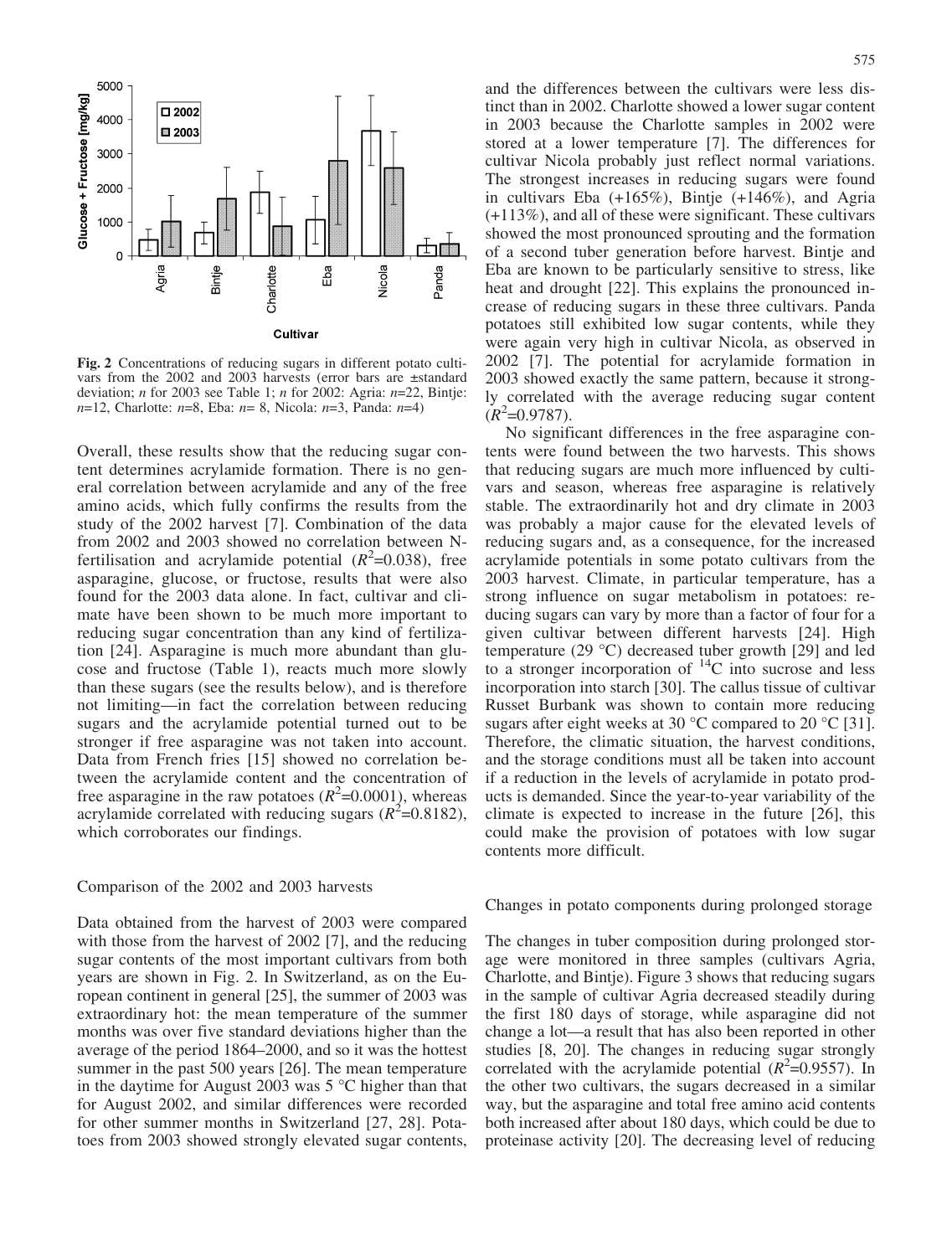600 4000 Glucose, Fructose [mg/kg] 500 Free Asparagine [mg/kg] 3000 400 300 2000 200 000 100  $\pmb{0}$ C 240 80 160 Storage [days]

Fig. 3 Changes in tuber components in a sample of cultivar Agria during prolonged storage. Diamonds: glucose; squares: fructose;  $\times$ : during prolonged storage. Diamonds: glucose; squares: fructose; x: Fig. 4 Changes in sugar content and acrylamide formation during<br>free asparagine (concentrations refer to fresh weight) the determination of the notential f

sugars during storage at  $8 °C$  is a clear advantage in terms of acrylamide. However, after approximately 150 days all of the samples started to sprout, which is a disadvantage. To clarify the effect of storage at elevated temperatures  $(\geq)$ °C) in depth, several projects are currently ongoing in Switzerland to check the suitability of the available cultivars for this storage technique [32]. Storage at  $8 °C$  of suitable potato cultivars, eventually combined with the application of sprout inhibitors, might be a way to reduce the acrylamide content of fried or roasted potato products by supplying raw material with a low sugar content.

Changes in potato components during the determination of the acrylamide formation potential

Levels of acrylamide, sugars and free amino acids in a potato sample of cultivar Bintje heated to  $120 \degree C$  for 40 minutes were determined in order to monitor their reactivity and consumption. Glucose reacted slightly faster than fructose (Fig. 4). Both reducing sugars had disappeared almost completely after 40 minutes, whereas sucrose did not react as expected, which explains why there is no correlation between the sucrose content and the potential for acrylamide formation [7]. The apparent increase in the sucrose content could be due to inhomogeneities in the sample or to a slight overestimation during the enzymatic determination because of the very low glucose content.

The changes in the free amino acids are shown in Fig. 5. After 40 minutes, 74% of the free asparagine was still present. Asparagine obviously reacts much more slowly than the reducing sugars (Fig. 4), and only a small part of it is consumed during the heat treatment. The glutamine content decreased more than any of the free amino acids: after 40 minutes only 40% of the initial content was found and its proportion within the amino acid pool was significantly smaller than the other free amino acids. Threonine, serine, isoleucine, tyrosine, phenylalanine, y-amino butyric acid, and proline behaved in a



the determination of the potential for acrylamide formation (40 min at 120 °C). Triangles: acrylamide; diamonds: glucose; squares: fructose; circles: sucrose (concentrations refer to fresh weight)



Fig. 5 Changes in the proportions of the four major free amino acids during the determination of the potential for acrylamide formation (40 min at 120 °C).  $\times$ : Asparagine; triangles: aspartic acid; crosses: glutamic acid; squares: glutamine

similar way to asparagine, and they all decreased by approximately 30%. In the first 10 minutes virtually no acrylamide was formed, but afterwards the acrylamide content increased in an exponential manner, reaching 718  $\mu$ g/kg after 40 minutes. Similar behavior for the acrylamide concentration in grated potato has been described by Biedermann et al [9].

In addition to the standard heat treatment, one experiment with heating at 180  $^{\circ}$ C for 20 minutes was carried out, and samples were taken every five minutes. Figure 6 shows the time courses of the sugar and acrylamide concentrations. More acrylamide was formed after 10 minutes than after 20 minutes at 120  $\degree$ C. Subsequently the increase was less pronounced, which might be due to enhanced elimination of acrylamide or lack of reducing sugars. Glucose and fructose were depleted after 10 minutes, and in contrast to heating at 120  $\degree$ C, sucrose was consumed as well, but much more slowly than glucose and fructose: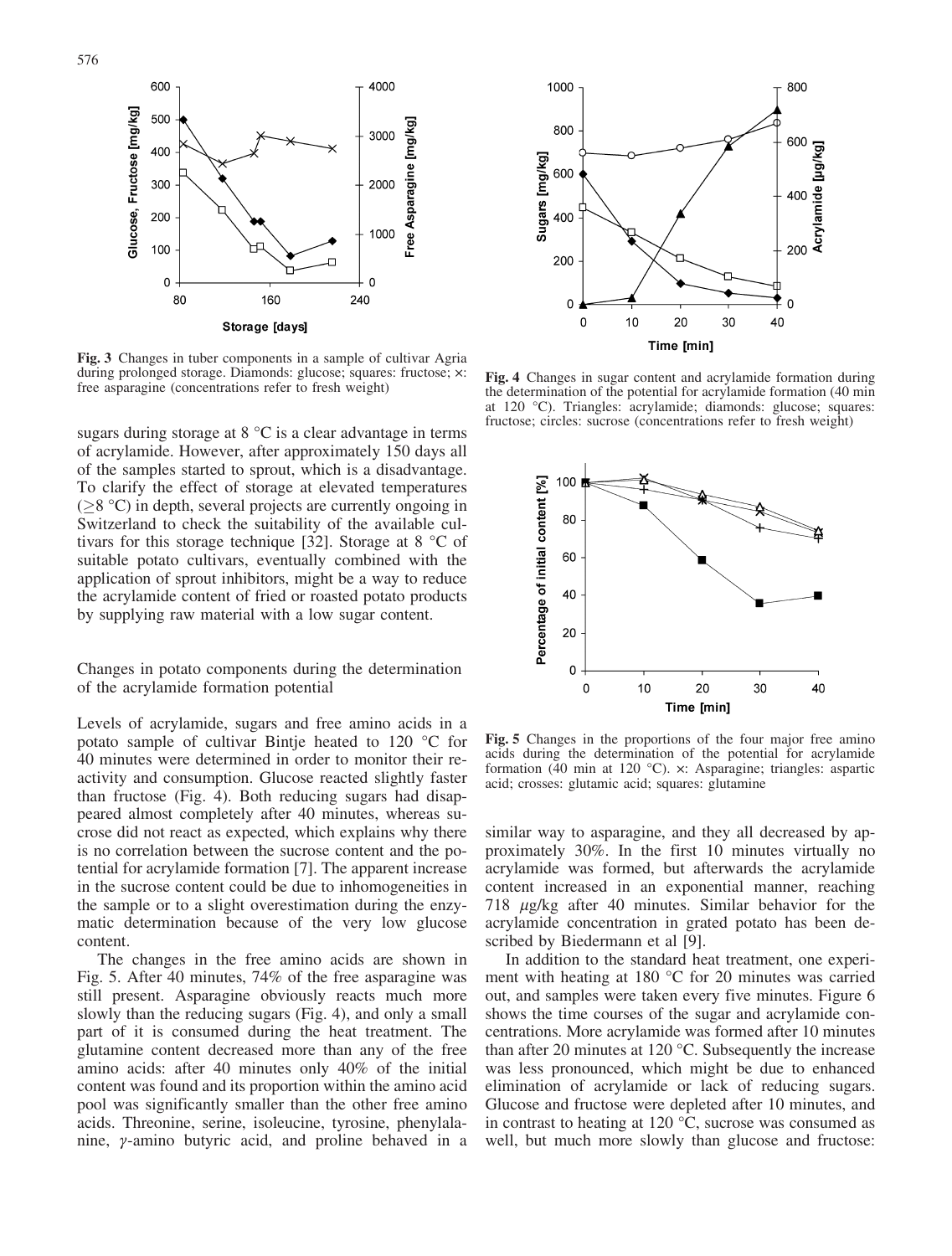

Fig. 6 Changes in sugar contents during heating at 180 °C. Diamonds: glucose; squares: fructose; circles: sucrose; triangles: acrylamide (concentrations refer to fresh weight)



Fig. 7 Changes in free amino acids during heating at 180 °C for 20 min. x: Asparagine; triangles: aspartic acid; crosses: glutamic acid; squares: glutamine

after 20 minutes 61% of the initial sucrose content was still found. Therefore, sucrose might be of some importance for acrylamide formation in strongly fried and roasted potato products. In fact, sucrose was suggested to contribute to nonenzymatic browning in potato chips [33], correlated with the acrylamide content of French fries [15], and it formed some acrylamide when pyrolyzed with asparagine [4]. However, the higher reactivity of glucose and fructose surpasses the influence of sucrose, and the reducing sugar level remains the key factor for acrylamide formation in potato products.

At  $180^{\circ}$ C the changes in free amino acids were more pronounced than at 120  $^{\circ}$ C (Fig. 7). After 20 minutes, only 4% of the initial amount of asparagine was found, while glutamine was completely depleted after 10 minutes, confirming its higher reactivity. Asparagine and glutamic acid behaved in similar ways: in the first 10 minutes about 85% was consumed, and after 20 minutes they were depleted. Aspartic acid, leucine, isoleucine, tyrosine, and proline were consumed to a considerably smaller amount: after 20 minutes at  $180^{\circ}$ C, 20– 30% of their initial content was still present.

Aspartic acid and isoleucine are known to react much more slowly with carbonyls than other amino acids [34], which explains part of this observation. Glutamine was shown to be completely deamidated at  $110$  °C after 2 h, whereas glutamic acid, aspartic acid, and asparagine were stable, which explains the large losses of glutamine during both heat treatments [35]. At 180  $^{\circ}$ C ammonia is also released from asparagine and aspartic acid [35]. The release of ammonia from free amino acids could be an important factor for the acrylamide formation in heated potato products, because ammonia strongly enhances acrylamide formation [36]. However, no correlation was found between any of the free amino acids or the pool of free amino acids with the acrylamide formation potential, and reducing sugars turned out to be the key factor for acrylamide formation in potato products, as shown in other studies [7, 9, 15, 16].

Acknowledgements We thank Zweifel Pomy-Chips AG, Spreitenbach, Switzerland for supplying potato samples. Financial support was provided by the Swiss Federal Office for Public Health (BAG), the Federation of Swiss Food Industries (FIAL), COOP Switzerland, and Cooperative Migros.

## **References**

- 1. IARC (1994) Acrylamide. International Agency for Research on Cancer, Lyon, France
- 2. Tareke E, Rydberg P, Karlsson P, Eriksson S, Törnqvist M (2002) J Agr Food Chem 50:4998–5006
- 3. Mottram DS, Wedzicha BL, Dodson AT (2002) Nature 419:448–449
- 4. Stadler RH, Blank I, Varga N, Robert F, Hau J, Guy PA, Robert MC, Riediker S (2002) Nature 419:449–450
- 5. Yaylayan VA, Wnorowski A, Locas CP (2003) J Agr Food Chem 51:1753–1757
- 6. Zyzak DV, Sanders RA, Stojanovic M, Tallmadge DH, Eberhart BL, Ewald DK, Gruber DC, Morsch TR, Strothers MA, Rizzi GP, Villagran MD (2003) J Agr Food Chem 51:4782– 4787
- 7. Amrein TM, Bachmann S, Noti A, Biedermann M, Barbosa MF, Biedermann-Brem S, Grob K, Keiser A, Realini P, Escher F, Amadò R (2003) J Agr Food Chem 51:5556-5560
- 8. Olsson K, Svensson R, Roslund CA (2004) J Sci Food Agr 84:447–458
- 9. Biedermann M, Biedermann-Brem S, Noti A, Grob K (2002) Mitt Geb Lebensm Unters Hyg 93:653–667
- 10. Becalski A, Lau BPY, Lewis D, Seaman SW (2003) J Agr Food Chem 51:802–808
- 11. Rosén J, Hellenäs KE (2002) Analyst 127:880–882
- 12. Grob K, Biedermann M, Biedermann-Brem S, Noti A, Imhof D, Amrein T, Pfefferle A, Bazzocco D (2003) Eur Food Res Technol 217:185–194
- 13. Gama-Baumgartner F, Grob K, Biedermann M (2004) Mitt Geb Lebensm Unters Hyg 95:110–117
- 14. Jung MY, Choi DS, Ju JW (2003) J Food Sci 68:1287–1290
- 15. Becalski A, Lau BPY, Lewis D, Seaman SW, Hayward S, Sahagian M, Ramesh M, Leclerc Y (2004) J Agr Food Chem 52:3801–3806
- 16. Biedermann-Brem S, Noti A, Grob K, Imhof D, Bazzocco D, Pfefferle A (2003) Eur Food Res Technol 217:369–373
- 17. Biedermann M, Biedermann-Brem S, Noti A, Grob K, Egli P, Mändli H (2002) Mitt Geb Lebensm Unters Hyg 93:638-652
- 18. Eppendorfer WH, Bille SW (1996) J Sci Food Agr 71:449–458
- 19. Haase NU, Weber L (2003) Food Agric Env 1:80–81